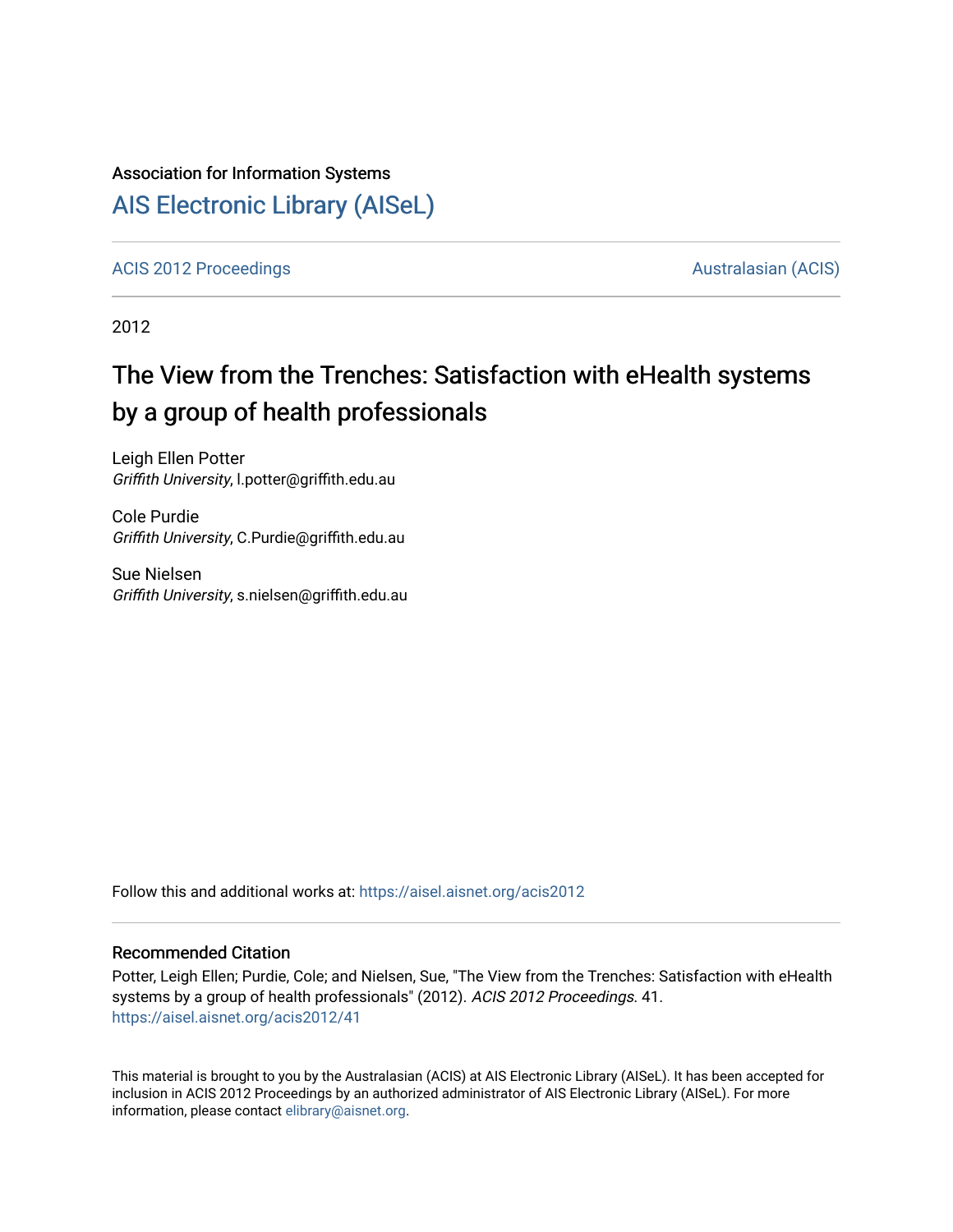## **The View from the Trenches: Satisfaction with eHealth systems by a group of health professionals**

Leigh Ellen Potter Cole Purdie Sue Nielsen School of Information and Communication Technology Griffith University Nathan, Australia Email: L.Potter@griffith.edu.au; C.Purdie@griffith.edu.au; S.Nielsen@griffith.edu.au

#### **Abstract**

*The integration and adoption of eHealth systems within the health sector faces challenges. As health care practitioners are the end users of eHealth systems, their perceptions of these systems are critical in order to address the issues surrounding their implementation and application. This paper presents the views that a group of health care professionals hold regarding the eHealth systems that they use as part of their day to day work. These views were analysed according to the perceptions of satisfaction and dissatisfaction with eHealth systems that these professionals expressed. They expressed satisfaction with the information consistency, work efficiency, access to information, quality of information, and availability of technical support associated with their systems use. They expressed dissatisfaction with a lack of communication and compatibility between systems, deficiency in terms of system functionality, a lack of system reliability, a lack of initial and ongoing training, and a need to develop workarounds in order to achieve work goals. Overall this research indicates that satisfaction with eHealth systems is a complex issue, and that the negative aspects of system satisfaction need to be addressed and the positive aspects carefully built upon.* 

#### **Keywords**

eHealth, user satisfaction.

## **INTRODUCTION**

eHealth systems continue to face challenges in integration and adoption within the health industry, (Glasgow 2007; Murray et al. 2011; Omary et al. 2009; Tsiknakis and Kouroubali 2009). Health professionals may be required to use eHealth systems in their practice for the benefit of their patients. The perceptions of these individuals can ultimately influence the success or failure of their information system (DeLone and McLean 2003; Goodhue and Thompson 1995; Hirschheim and Klein 1989). As such, understanding the perceptions of eHealth system users is integral to understanding the success or failure of adopting and implementing eHealth systems.

There are a range of potential obstacles to the successful introduction of eHealth systems, including legal and governmental regulations, legislation, accepted and applicable standards and guidelines, language differences, traditions, ethical issues, licensing, privacy issues, tax and insurance issues, and international differences within the health sphere (Jordanova and Lievens 2011) . Additionally, eHealth literacy, or "the ability of people to use emerging information and communications technologies to improve or enable health and health care" (Neter and Brainin 2012) can influence an individual's ability and capacity to interact with eHealth systems.

eHealth systems are of course available to both health practitioners and patients. Existing research has explored the interaction between patients and eHealth systems in terms of ease of use and the skills required to access these systems (Chan and Kaufman 2011; Neter and Brainin 2012) and in terms of patient satisfaction with aspects of these systems (Agha et al. 2009; Koo et al. 2011). Research describing the satisfaction of healthcare workers with eHealth systems is harder to find. This paper seeks to address part of this lack by focusing on the relationship between eHealth systems and the healthcare practitioners that use them.

This paper discusses some of the findings from a larger study which investigated the perceptions of eHealth systems by a group of health practitioners. In this paper we focus on the level of satisfaction felt by these health practitioners with the eHealth systems that they use. User satisfaction models exist in other fields including data processing, end-user computing, eGovernment (Verdegem and Verleye 2009), and Enterprise Resource Planning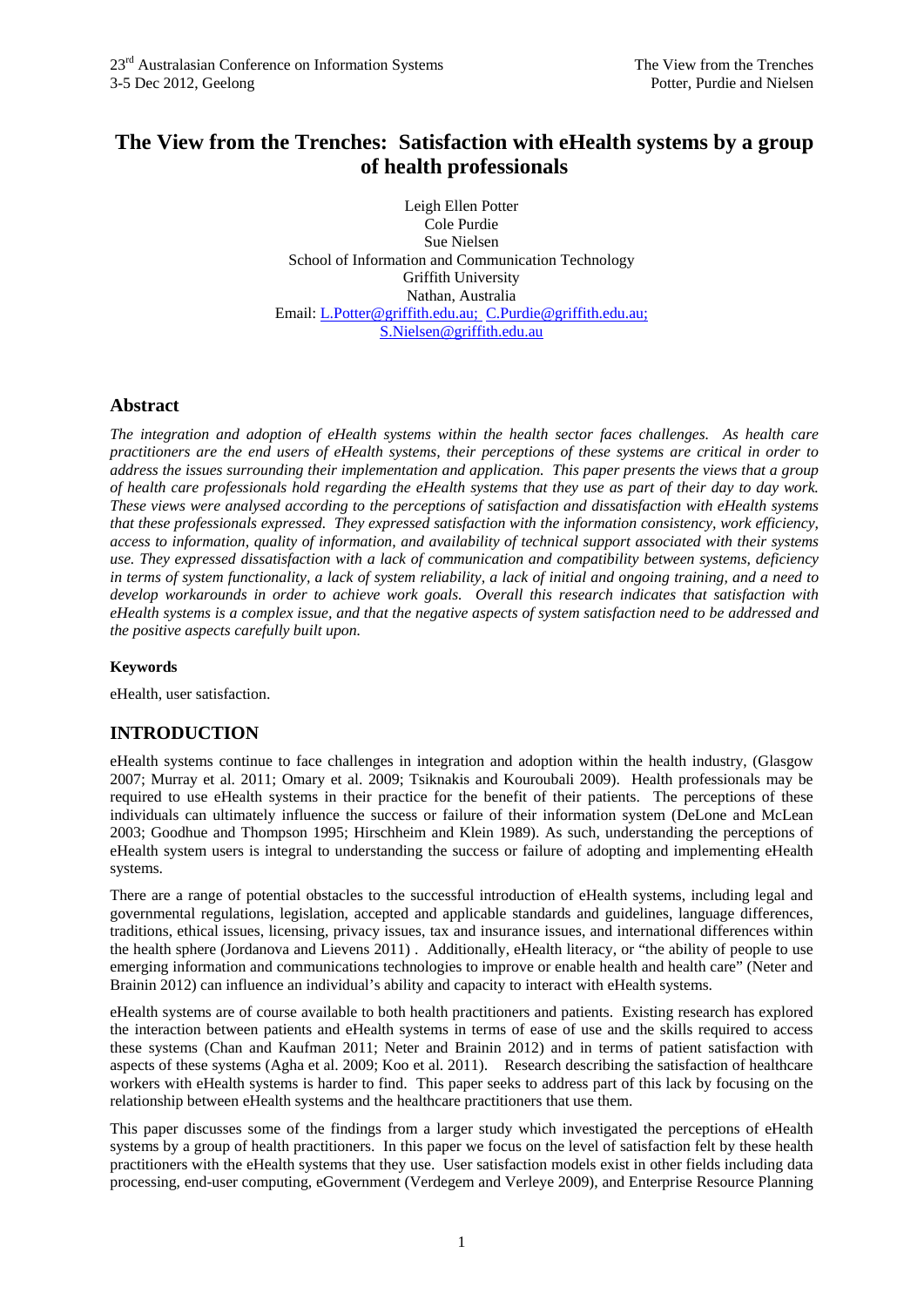(Longinidis and Gotzamani 2009). However at present there is not a model for eHealth. This paper seeks to add to research in this area by exploring the perceptions of a group of health care practioners with eHealth systems. The focus is therefore on the practitioner's view.

This paper will present a brief definition of eHealth and user satisfaction, followed by an overview of the case study used and the participants within the case study. The views of a group of health care practitioners will be presented according to positive and negative views. This will then allow for a set of system aspects to be discussed according to practitioner satisfaction and dissatisfaction.

## **CONCEPTS**

In order to discuss the perception of satisfaction by health professionals of eHealth technology, an explanation of the terms is needed.

#### **eHealth**

Many terms are used to include the use of technology in relation to the broader health field, including telemedicine, telehealth, health informatics and eHealth. Broadly, terms such as telemedicine appear to relate to technologies supporting active provision of health care (Tulu et al. 2005), whereas terms such as eHealth appear to refer more to the use of internet based technologies in the provision of information and services (Eysenbach 2001).

According to Eysenbach (2001) it is important for the term eHealth to not be seen as a "buzzword", and for there to be a clear definition of what eHealth entails in order for proper research surrounding this area to be conducted. Defining exactly what eHealth encompasses is also important for knowing how eHealth itself will grow as well as how it will change the industry around it (Pagliari et al. 2005). Eysenbach (2001) defines eHealth as the following: "e-health is an emerging field in the intersection of medical informatics, public health and business, referring to health services and information delivered or enhanced through the Internet and related technologies. In a broader sense, the term characterizes not only a technical development, but also a state-of-mind, a way of thinking, an attitude, and a commitment for networked, global thinking, to improve health care locally, regionally, and worldwide by using information and communication technology."

#### **Satisfaction**

Bailey and Pearson (1983) define user satisfaction as the feeling obtained from the positive and negative reactions an individual has to a set of factors within a given situation. User satisfaction in an information systems context then may refer to an individual's positive or negative response to an information system. Chatterjee, Chakraborty, Sarker, Sarker and Lau (2009) support this by describing user satisfaction as "the extent to which the user is satisfied with his/her interaction with the system."

DeLone and McLean (2003; 1992) placed user satisfaction within a larger context when they conceptualised the factors that contributed to the quality and success of an information system with the D&M IS Success model. They suggest that the three dimensions of information, systems and service quality will affect the way in which individuals use an information system, and their satisfaction with that system. Where the use of a system is compulsory, as it is for the participants in this research, DeLone and McLean (1992) suggest user satisfaction is an appropriate measurement to use in assessing the success of system.

Bailey and Pearson (1983) explored user satisfaction in detail with their User Satisfaction Tool covering 39 different factors relevant to user satisfaction. The factors include management involvement, the relationship with information technology departments, technology specific attributes such as accuracy and timeliness, and individual attributes including understanding of the system, confidence in the system, and feeling of participation with the system and support staff.

## **RESEARCH APPROACH**

The research presented here is part of a larger study exploring the perceptions of health practitioners of eHealth systems. This paper focuses specifically on the level of satisfaction felt with eHealth systems from the point of view of a group of health professionals. These feelings of satisfaction were viewed from the point of view of the participants in this research. The focus was on the individual perceptions of the participants, and the research was therefore conducted qualitatively using an interpretive approach.

A group of health professionals working in Southeast Queensland in 2011 were interviewed using open ended, semi structured interviews. This interview process was supported by a small questionnaire to establish the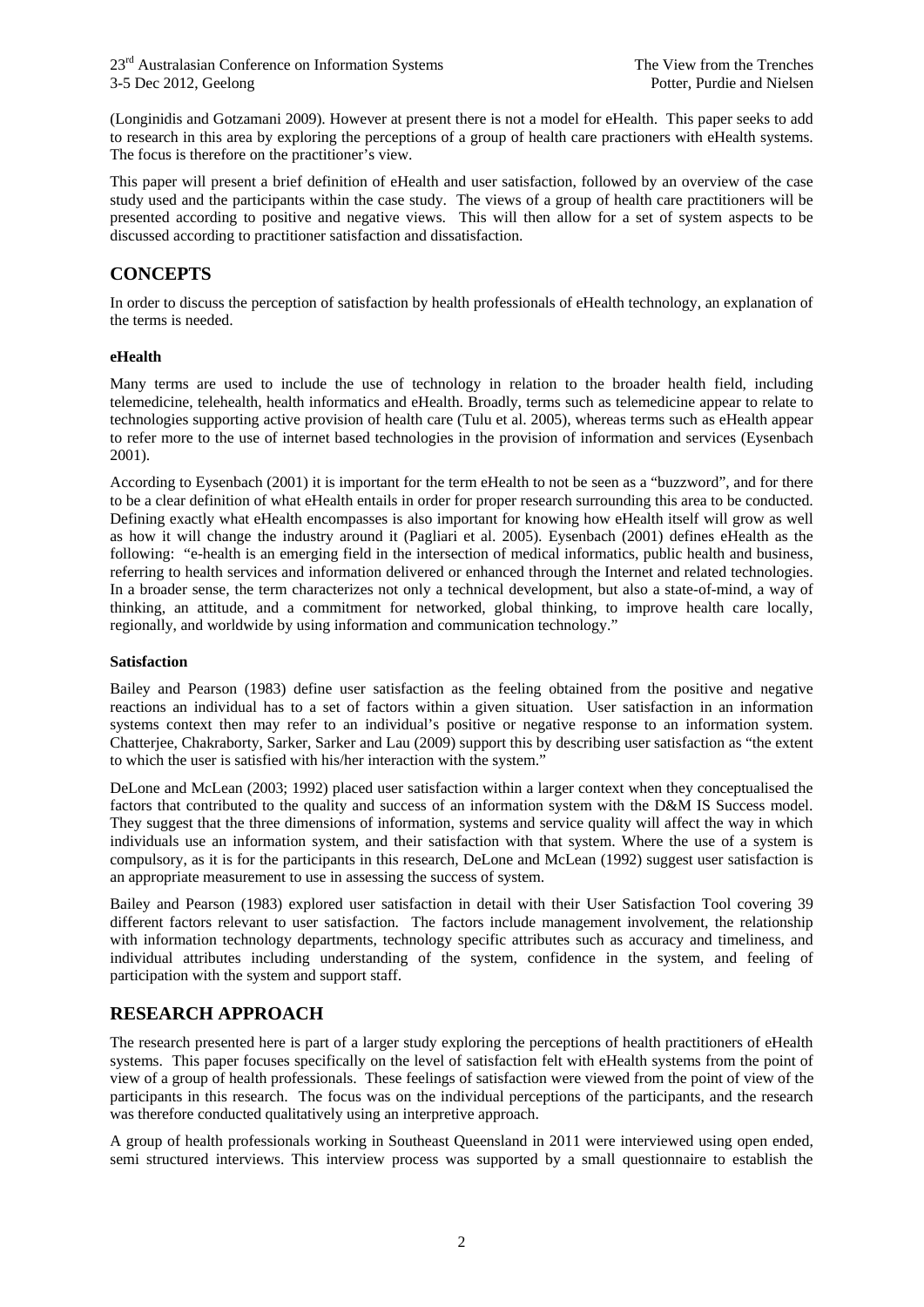context surrounding the interviewee's role in the health industry. The approach taken allowed for the exploration of the personal views and opinions of the participants.

Thematic analysis of the interview data was undertaken in order to identify patterns within the interviews (Braun and Clarke 2006). Each interview was analysed individually in order to identify areas or issues that the interviewee identified as important in terms of satisfaction. Cross interview analysis followed in order to identify common themes from the interviews as a whole. This process identified positive views, negative views, and prior experience as key areas of interest when exploring feelings of satisfaction with eHealth systems from this group of participants. Within these three broad groupings specific themes were identified, covering a range of areas of satisfaction including information quality, information access, support and training, reliability, functionality, and the experience individuals had using technology.

This paper presents the perceptions of the health professionals who were interviewed focusing on their level of satisfaction with systems they use. The paper presents the participants perceptions following the key themes identified grouped as both positive and negative perceptions.

#### **Case Study Overview**

In order to access a variety of opinions for this phase of the study, the participants in this case were sourced from three different health institutions within southeast Queensland and represented a variety of roles within their institutions. This pilot research was limited to five participants in order to meet the time constraints of the larger project. Participants were selected to represent a range of work roles, work level, and experience using network sampling through mutual acquaintances within the health industry. It is acknowledged that this is a small number of interviewees, however the objective in this instance was to gain a deeper understanding of the perceptions of a small sample of professionals, which could be followed up by a more extensive study. The perceptions are acknowledged to be indicative of the views of one small group, and further work is required to extend these findings across a broader population.

A summary of the participants is shown in table 1. These participants have been identified using pseudonyms for confidentiality.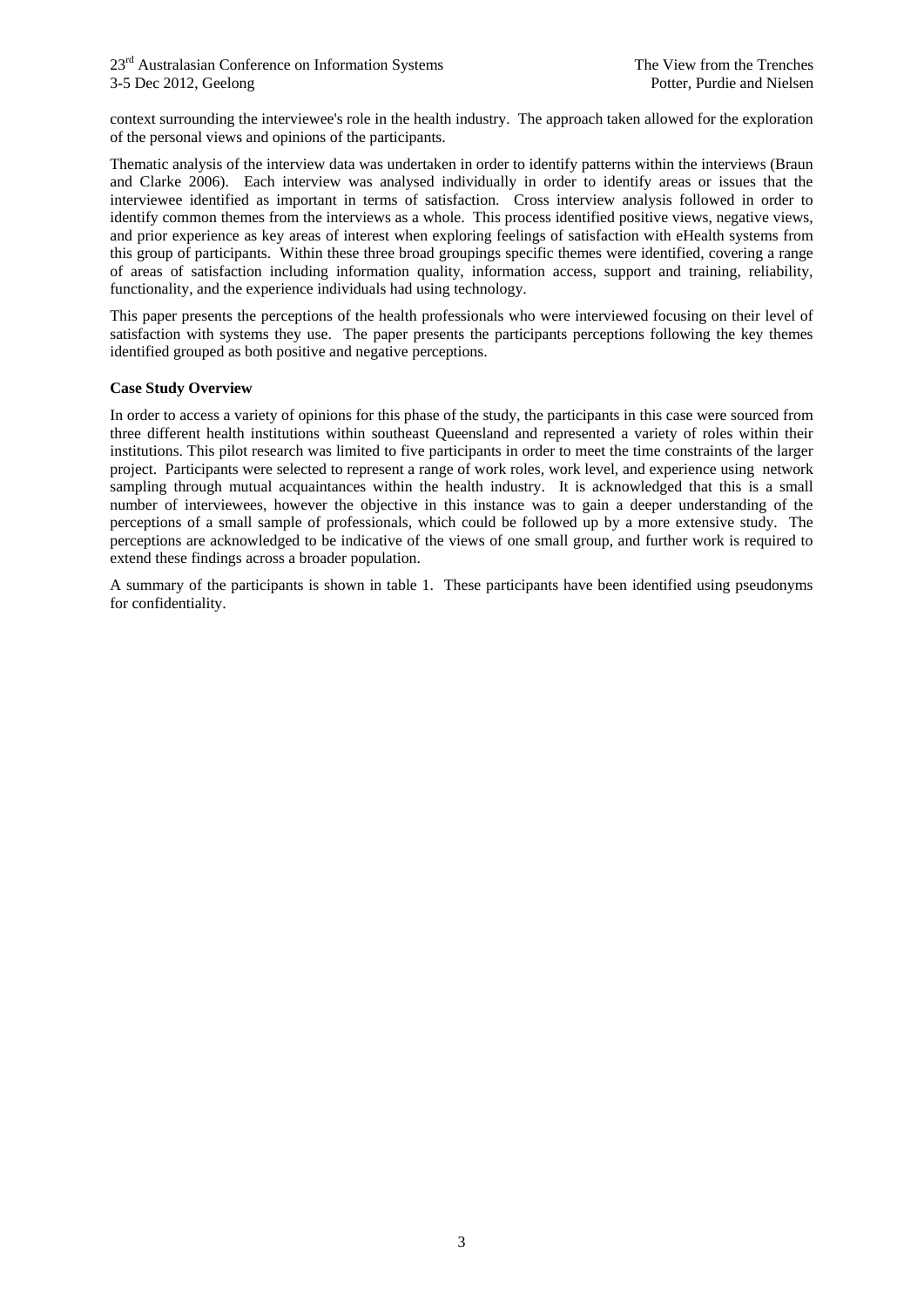| Name         | Role                      | Work area                                                                                                                                    | <b>Systems</b><br>used daily | Primary System Used                                                                                                                                                                                                     | Years in<br>Industry |
|--------------|---------------------------|----------------------------------------------------------------------------------------------------------------------------------------------|------------------------------|-------------------------------------------------------------------------------------------------------------------------------------------------------------------------------------------------------------------------|----------------------|
| Anne         | Paramedic                 | Pre-hospital, emergency care,<br>transfer,<br>patient<br>and<br>paramedic training.                                                          | 5                            | Mobile patient tracking and<br>care system deployed on a<br>laptop<br>style device. It<br>includes<br>a patient care<br>database,<br>logistics<br>a<br>tracking system,<br>and a<br>medical<br>information<br>database. | 9                    |
| Trish        | Researcher/<br>Director   | Liaise and coordinate health<br>resources, research resource<br>options,<br>and<br>oversee<br>pharmaceutical dispensary                      | >4                           | Pharmaceutical stock and<br>tracking system, and<br>Pharmaceutical care system<br>that does not interact with                                                                                                           | 30                   |
| Erin         | Practitioner<br>/Director | Liaise and coordinate health<br>resources, work with the in-<br>technology<br>house<br>team,<br>medication purchasing, and<br>the dispensary | 15                           | stock<br>and tracking<br>the<br>It monitors and<br>system.<br>drug<br>manages<br>use<br>and<br>access and includes detailed<br>patient medicine strategies<br>and medical history                                       | 30                   |
| Louis        | Nurse/<br>Technician      | Instrument<br>tracking,<br>dispensary<br>surgical<br>work,<br>preparation,<br>instrument<br>sterilisation,<br>and<br>maintenance.            | 3                            | Surgical instrument asset<br>management<br>system.<br>Identification, management,<br>use monitoring, and logging<br>and tracking of service<br>requirements for surgical<br>instruments.                                | 32                   |
| <b>Baker</b> | <b>Nurse</b>              | Caretaker in a medical ward.<br>including<br>procedure<br>and<br>equipment<br>tracking<br>and<br>patient care.                               | $4 - 5$                      | Patient record and tracking<br>system for tracking patients<br>and surgery                                                                                                                                              | 2                    |

#### Table 1. Participant Summary

Four of the participants were keen to participate in the research. Apart from Baker, the youngest participant, they were all able to describe their use of the systems in detail and used emotive language in discussing their experiences.

All but one participant indicated that Information Technology had been a part of their role within healthcare for a large portion of their time employed. Louis stated that of the thirty-two years he had been within his role, only ten have included reliance on an Information System. All participants indicated that they felt their job is benefitted by the presence of eHealth systems and yet all participants also indicated that they felt the use of the systems had drawbacks within their role.

## **POSITIVE PERCEPTIONS**

The participants described a range of positive feelings or experiences towards the eHealth systems they use with comments stating that they liked their system (Baker) or were happy with the way they used their system (Louis). Their views were grouped and the common themes of consistency, efficiency, information access, information quality, and availability of support emerged.

#### **Consistency of work produced**

Anne stated that the predecessor to the eHealth system she uses was a "report form that had job information and details and then a big white box where you could write or draw anything", whereas the eHealth system supported consistency in the paperwork required for the job across the workforce. Louis also described this feature of the eHealth system that he used as a benefit, stating that "it's a lot clearer and it's a lot easier to understand".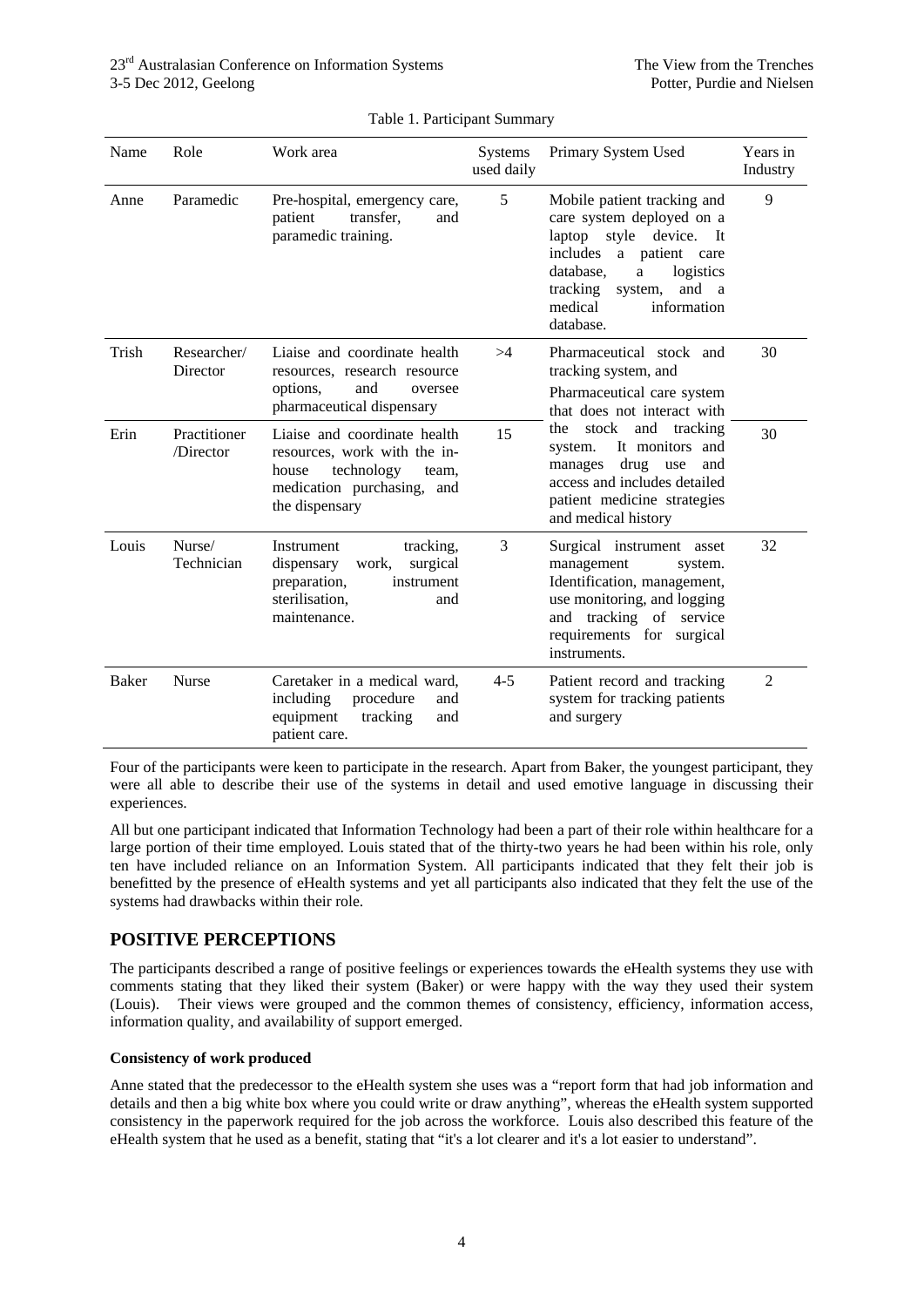#### **Information quality**

Louis stated that the system he used "retains information on deleted records and mistakes made" allowing better control of information. Anne described a benefit of her system as "you can only access cases that you've attended. It helps because you shouldn't be looking at case details unless you were there." Baker stated that her system "makes it a lot easier to keep track of other people's paper work as well." Louis described her system as tracking information entries according to the staff member who had made the entry, stating that "everyone can see what you've done so there is a lot more accountability. You have to take responsibility for everything you do", adding that "I think it's a positive thing."

Alongside this was the perception that the systems encouraged a common standard for the information entered. Anne described the eHealth system she used as "a computer system to standardise all of our patient care records" and that "everyone has a standard for their paperwork". Erin stated that "people have realised everything needs to be standardised." Trish stated that the introduction of one of the eHealth systems she worked with was "an attempt, with the drive being patient safety, for hospitals to work collectively together with a national interest to come up with criteria." Both Erin and Trish described a need for standards for eHealth systems: Erin stated that "we have to produce a standard that will allow us to communicate between systems and share information between systems" and Trish stated that "we need to develop a national standard operating procedure to be able to apply to systems."

#### **Efficiency**

Anne, Baker, Louis and Trish all described increased efficiency as a benefit brought by the eHealth systems that they used. Anne provided a detailed example: the patient care record system provided "a better way to store the records because this gets uploaded wirelessly at the end of every shift. Within two days we can log on and access jobs we'd been to whereas previously we'd have to access physical folders and stations records...It also means when we're going through doing clinical audits on cases it's all done electronically." Baker stated that the tracking system she used "saves time for most nurses" and "speeds the patient processing up a lot." Louis stated that the system was "a lot clearer and it's a lot easier to understand" and described benefits in terms of time savings. A critical improvement that the eHealth system provided was a reduction in sterilization incidents: "in the past because of the nature of sterilisation there have been incidents, not just in our hospital, but in all hospitals due to human error. This system cuts down human error because we are tracking things."

#### **Information access**

Access to information was cited as a benefit provided by eHealth systems. Anne described the information databases such as drug calculations included in the system she uses as 'helpful', particularly for junior staff, and added that "all the databases of information, having easy access to that kind of stuff is great." However she also stated that some key information was missing from these databases, such as "poisons information, which is pretty important". She also cited the ability to access electronic patient records after an event as a benefit. Louis described the availability of information and openness of information sharing within the instrument tracking system as "a positive thing". For her use of the system the primary benefit was information tracking.

#### **Availability of support**

A practical aspect that was described as important for using eHealth systems was the availability of technical support and training. Anne stated that she had access to "a 24 hour number if the computer shuts down and freezes which is helpful." Baker said "they usually have training sessions that you can attend. These sessions are pretty informative and helpful." Louis described the availability of an expert provided by the software company "for a couple of days" for training in a large system update. However she also stated that only 'two or three of us' were trained, and that it was then their responsibility to train other staff in the department.

#### **NEGATIVE PERCEPTIONS**

The participants described a range of negative feelings or experiences towards the eHealth systems they use. Their views were grouped and the common themes of communication between systems, missing functionality, reliability of systems, lack of training, and the development of 'workarounds' in order to achieve work goals emerged. These will now be discussed.

#### **Communication between systems**

A major issue discussed by most of the participants was a lack of communication or integration between eHealth systems. The system used by Anne synchronises from the unit (ambulance) to the main system at the ambulance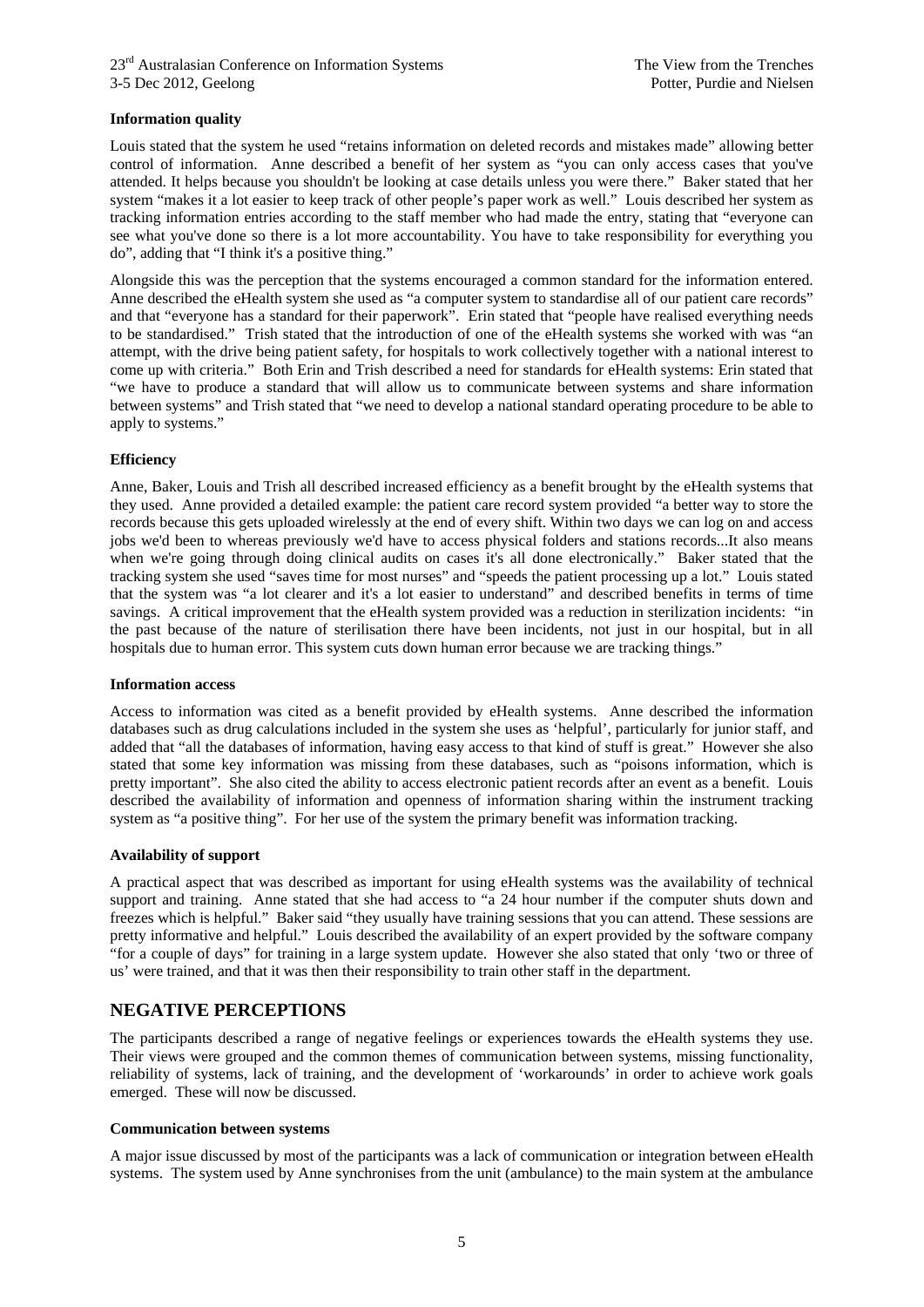station, however is does not "talk unit to unit like if we're transferring a patient over to someone else", and it does not communicate with the hospital systems: "paper work generally takes about half an hour to complete. We do it in the vehicle on the way and finalise when we are at hospital, print a copy out, hand it to the hospital." She raised this issue several times and in detail, discussing duplication of paperwork when more than one ambulance attends a scene, and issues with communication: "Connecting between systems would be beneficial….A hospital interface would be really good, so we could transfer information directly to the hospital."

Erin described difficulties with information processing: "there is information that overlaps between the two systems. In an ideal world, we would have one system that could cater for every function of these 15 different pieces of software we currently have to use." She described difficulties with transferring information between systems where information must be manually entered: "Unfortunately, the quality of the information would be questionable...It can be largely attributed to the information going from one electronic system, to a paper based record, and then into another electronic system, or any combination of those. It is very inadequate in terms of clinical management of a patient. By the time a patient's information makes it to a pharmacist, it's gone through up to two physical and three electronic iterations... These documents and records currently undergo several changes throughout a patient's cycle within a hospital, being translated to a different system each time… I can't get data between the different stages of a patients care through just one system." This issue mirrors the experience described by Anne where patient records are transferred on paper printouts and is compounded for Erin by the need for duplication across different systems: "when they use the system, the pharmacy will go to enter the information into [their system] but that won't transfer it to my [system]. The two systems aren't talking to one another. I can only enter my information into one system unless I want to duplicate everything so I need to pick which system I am going to enter my information into." This means that the staff either have to manually enter the same information into multiple systems, or they choose one system which leads to complications further in the patient care cycle.

This experience is repeated by Trish, who described a second aspect to the patient transfer experience previously discussed by Anne, which is the experience of staff receiving patients arriving at the hospital: "so say a patient comes into hospital, they have a record from their local practitioner that won't come in a format that can be absorbed electronically into a system if the hospital had it. So there'll be a piece of paper, and it will say what the patient may have been on prior to coming in. Then the Doctor, maybe the nurse, and then the pharmacist, will then ask all those questions of the patient again and enter our own version of our information into those manual sources. And that's just at the point of coming in. It's difficult to reconcile an accurate 'best possible' summary of medication history sometimes." Trish stated that "everybody has their isolated little bits of systems but there is no system that all staff can access", and that "that means double handling nearly all our information." Trish also described issues in terms of system access: "when a pharmacist cares for a patient, they write on the medicines chart… most of their housekeeping isn't accessible to the rest of the staff… And nobody else can see this system but the pharmacists."

All of the participants expressed a desire for greater interconnectivity between systems to improve efficiency, streamline transfers, and reduce errors.

#### **Missing functionality**

Many of the participants described frustration in relation to the system not meeting their work requirements in terms of functionality. Anne stated that the patient transfer system that she uses was purchased from interstate and that "they still have the other states' ambulance logo and branding on the system." No modifications were made to the system on transfer between states, and Anne stated that "they bought a flawed system…it doesn't really fit our criteria." A number of participants expressed a desire for new functionality in their systems, or described functionality changes that were detrimental to work efficiency. Related to this were delays in functionality change requests, such as that described by Louis "we told them back in May, this is a pain in the backside and they are going to write and update but it's not happened yet." Trish described this requirements gap in detail: "To get enhancement to add functionality is incredibly hard and time consuming and expensive, and you could wait three years for these improvements to come through…To me it's that absolute frustration with I know what I want the system to do, I've identified a gap in the data collection and calibration method and I can't make the system do what I want…It's not just a lack of accuracy with our requirements being collected, it's that they aren't being collected."

#### **Reliability of systems**

Widely cited by the participants were problems with the reliability of the systems they use, and the disruption this causes to their work with several individuals specifically stating that the systems needed to be more reliable. Anne stated that "There's times when I want to throw it out the window of the car. It stalls when crews don't synchronise it and update the information, it tends to freeze quite badly. Battery life isn't really good, we've got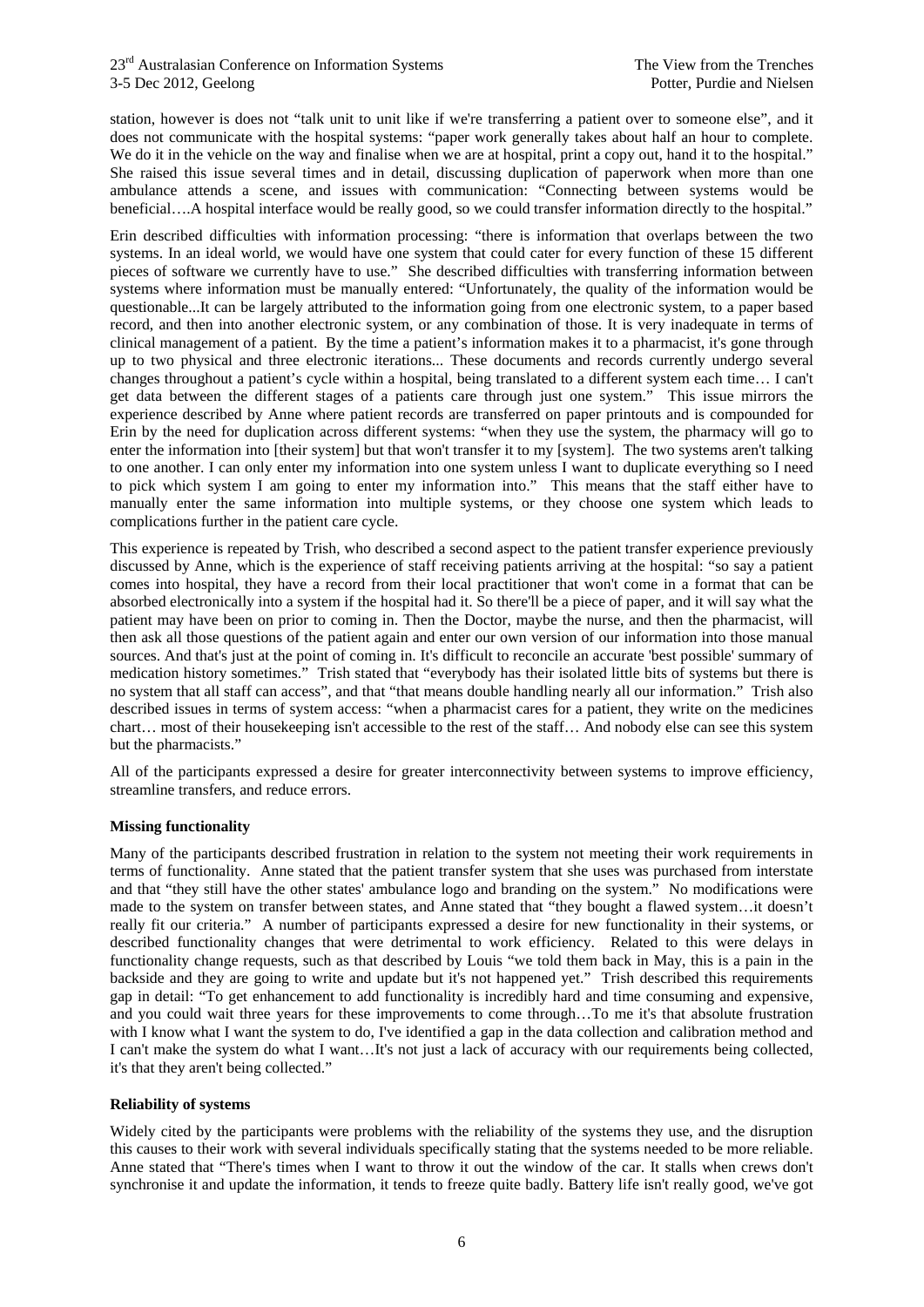chargers in vehicles but they have quite a tendency to stop at any given moment." System failures of this kind have several flow-on effects: junior staff who require access to the online information databases "get quite frustrated, because they want to be able to look things up and they need to be able to do that", and "if a system hangs we have to reset it. But if you're working on a job and it stalls, you have to reset the machine and you lose all the information you've entered." The onus is on the crews to "go through and clean out their system after the shift." Baker listed similar reliability problems with the system she uses stating that "it can freeze and reset your password" and that "when it breaks down it takes a very long time for it to be fixed. This is a really bad issue because there are a lot of things we can't do while the system is broken down." Louis was the only participant who specifically mentioned the online nature of the system as a negative, stating that since the system had gone online "we have a slight time delay and it will go to sleep sometimes and we get a few hiccups." He said that "the people who are interacting with the system all day everyday find a lot of issues."

Trish described a lack of fit between the pharmacy system she uses and the environment where it is deployed: "if it were in a community pharmacy, it wouldn't be clunky…we have 70+ operators and 100 times more stock than a local pharmacy…it's a quagmire. The more networked and the bigger the operation, the less responsive this system is… the system is very old and lags a lot. If more than a dozen people are using it, it becomes detrimental to efficiency because of how slow it is."

#### **Lack of training**

Several participants described a lack of training in how to use the eHealth systems, either initially or for new employees. Anne stated that "new students coming through don't get a lot of training with these computer systems." Louis described a situation where "when it first came on we didn't have much training for the original model - it was more just introduced and we just learnt from each other… we didn't have anyone to support us but I think one person was told from the beginning and then the knowledge kind of spread." A second issue in relation to training was the shift work nature of health professionals and the timing of training. Baker stated that "the most frustrating part of this it that [the training sessions] are generally in your own time!" and Trish said that "the training people will say 'we'll run a course in X time slot in X day. Will you be available for this course?' How can you plan to be able to go to that when you don't know your roster? It's difficult."

#### **Workarounds**

Erin, Louis and Trish described the development of workarounds, or different techniques they had developed to work around the functionality of the system in order to achieve their work goals. Erin stated that "I'm using many different systems to patch up the functionality that I require." Louis described the actions of a colleague to track change requests: "she puts it onto an email and that email is one of those that she just keeps adding to so that other people who do the job [and encounter an issue] can refer back to it and see if it's been reported or not." Trish stated that "The computer forces you to work differently to what you would necessarily want to work. Sometimes you spend your life working around the computer to achieve what you want." She described an internal database that her department has developed "to keep track of what we upload to the government system because the government system we have to upload our information too doesn't provide any feedback once we send reports off, and doesn't let us track our reports."

#### **Information Technology Experience**

A number of participants discussed prior experience with information technology as an influence on the level of comfort an individual may have with eHealth systems. Anne commented that "we are getting a lot of university graduates now who are a lot more comfortable on the system - because all of their training has been like that." She stated that "I know my way around this system fairly well though, I've been using it every day for years", however "I still hate the thing." Baker is herself a young nurse and describes her system as "very easy to use. If you know how to use a computer you find it very similar to other computer programs." Louis stated that the biggest downside to the eHealth system was "learning to use the computers. I don't know how to use a computer. A lot of the staff when we first got it were older. None of us had been brought up with computers. The majority of the younger staff are quite fine." Trish stated that "you've got the new generation of IT receptive people coming into the hospital as the years continue...What's improved is the quantity of IT enabled people."

## **CONCLUSION**

Overall this research indicates that satisfaction with eHealth systems is a complex issue as the participants did not clearly differentiate their satisfaction with the eHealth artifact ('system') from their satisfaction with information input to the system or contextual factors such as training and support. This is consistent with Eysenbach's(2001) definition which includes notions such as commitment and a way of thinking. Moreover,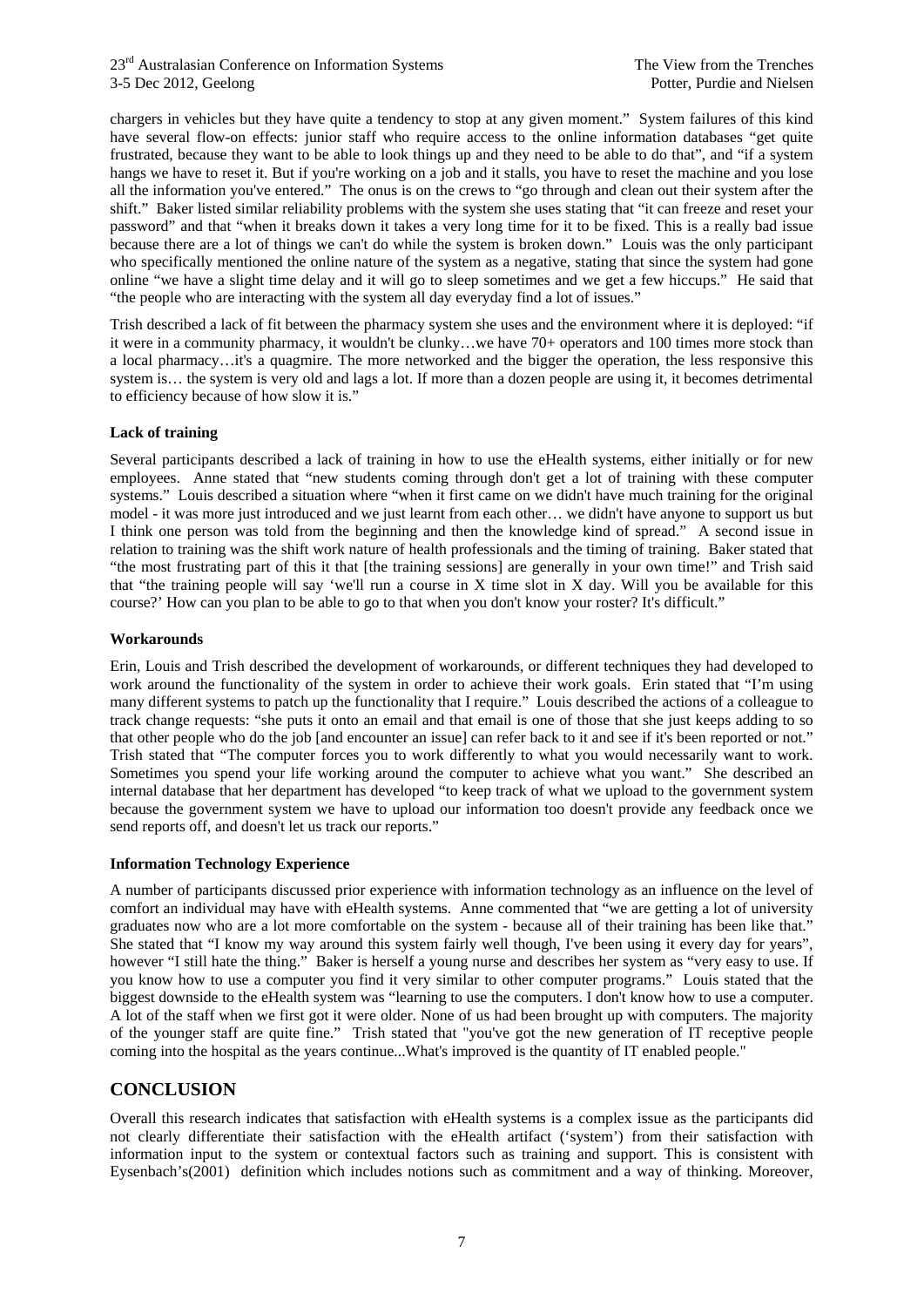since the use of such systems are generally compulsory and are viewed by participants as contributing to or detracting from patient care, satisfaction needs to be defined differently from cases where system users have a different relationship (commercial, etc) with their clients. The negative aspects of system satisfaction therefore need to be attended to and the positive aspects carefully built upon.

The interview participants described eHealth systems in both positive and negative terms. Common themes emerged from the interviews indicating that the participants perceived eHealth systems to bring benefits in terms of information consistency, work efficiency, access to information, quality of information, and availability of technical support. These are consistent with some of the user satisfaction factors identified by Bailey and Pearson (1983), specifically information accuracy and reliability, job effects, information timeliness, information precision, and vendor support. In terms of these aspects the participants were satisfied with the eHealth systems that they used. eHealth was perceived to improve the consistency of both information provided and work approach, and to improve the efficiency of work flow. Information was perceived to be easier to access and to be more consistent due to the introduction of standardization. Individuals were now held more responsible for their work and greater tracking of tasks and information was available. Several participants expressed satisfaction with the technical support that was available to them.

In contrast to this, a range of themes were raised relating to the negative aspects of the eHealth systems in use, including a lack of communication and compatibility between systems, deficiency in terms of system functionality, a lack of system reliability, a lack of initial and ongoing training, and a need to develop workarounds in order to achieve work goals. These are consistent with some of the user satisfaction factors identified by Bailey and Pearson (1983), specifically integration of systems, systems relevancy, and degree of training. The issue of developing workarounds is not included in their model, and represents a behavior that may be indicative of satisfaction with a system. The participants were extremely dissatisfied with the lack of communication and compatibility between systems, with this attribute seen to actively hinder the successful completion of their work. Similarly, the participants perceived a lack of reliability in the eHealth systems, again citing this as a serious hindrance and issue for their work practice. The participants expressed a level of dissatisfaction with the functionality of the systems they used, and a frustration with efforts to improve the systems or introduce new functionality. These perceived flaws influenced the development of workarounds by some staff in order to complete their required work within the functionality of the eHealth systems. In contrast to the perceived satisfaction with the availability of technical support, several participants were dissatisfied with the provision and availability of training.

In addition to these areas of satisfaction and dissatisfaction with eHealth systems, the theme emerged of a perception of experience with information technology as an influence on the acceptance and level of comfort of individuals with eHealth systems. It was perceived that younger staff who had more exposure to and experience with technology were also more comfortable and more satisfied with the systems. One participant in this research is in this category, and while she did express satisfaction with her use of the system, she also expressed the same dissatisfaction with the perceived lack of reliability of the system she used as the other participants did of the systems they used. Further research with this younger staff group is required in order to fully explore this theme.

From this research it can be seen that while eHealth systems are bringing many benefits to the work flow and practices of these health care practitioners, there is a need for further development of the technology in order for it to fulfil its potential and truly achieve a categorisation of success as indicated by user satisfaction with eHealth systems.

## **REFERENCES**

- Agha, Z., Schapire, R.M., Laud, P.W., McNutt, G., and Roter, D.L. 2009. "Patient Satisfaction with Physician-Patient Communication During Telemedicine," *Telemedicine and e-Health* (15:9), p. 10.
- Bailey, J.E., and Pearson, S.W. 1983. "Development of a Tool for Measuring and Analyzing Computer User Satisfaction," *Management Science* (29:5), pp. 530-545.
- Braun, V., and Clarke, V. 2006. "Using Thematic Analysis in Psychology," *Qualitative Research in Psychology* (3:2), p. 41.
- Chan, C.V., and Kaufman, D.R. 2011. "A Framework for Characterizing Ehealth Literacy Demands and Barriers," *Journal of Medical Internet Research* (13:4).
- Chatterjee, S., Chakraborty, S., Sarker, S., Sarker, S., and Lau, F.Y. 2009. "Examining the Success Factors for Mobile Work in Healthcare: A Deductive Study," *Decision Support Systems* (463:3), p. 14.